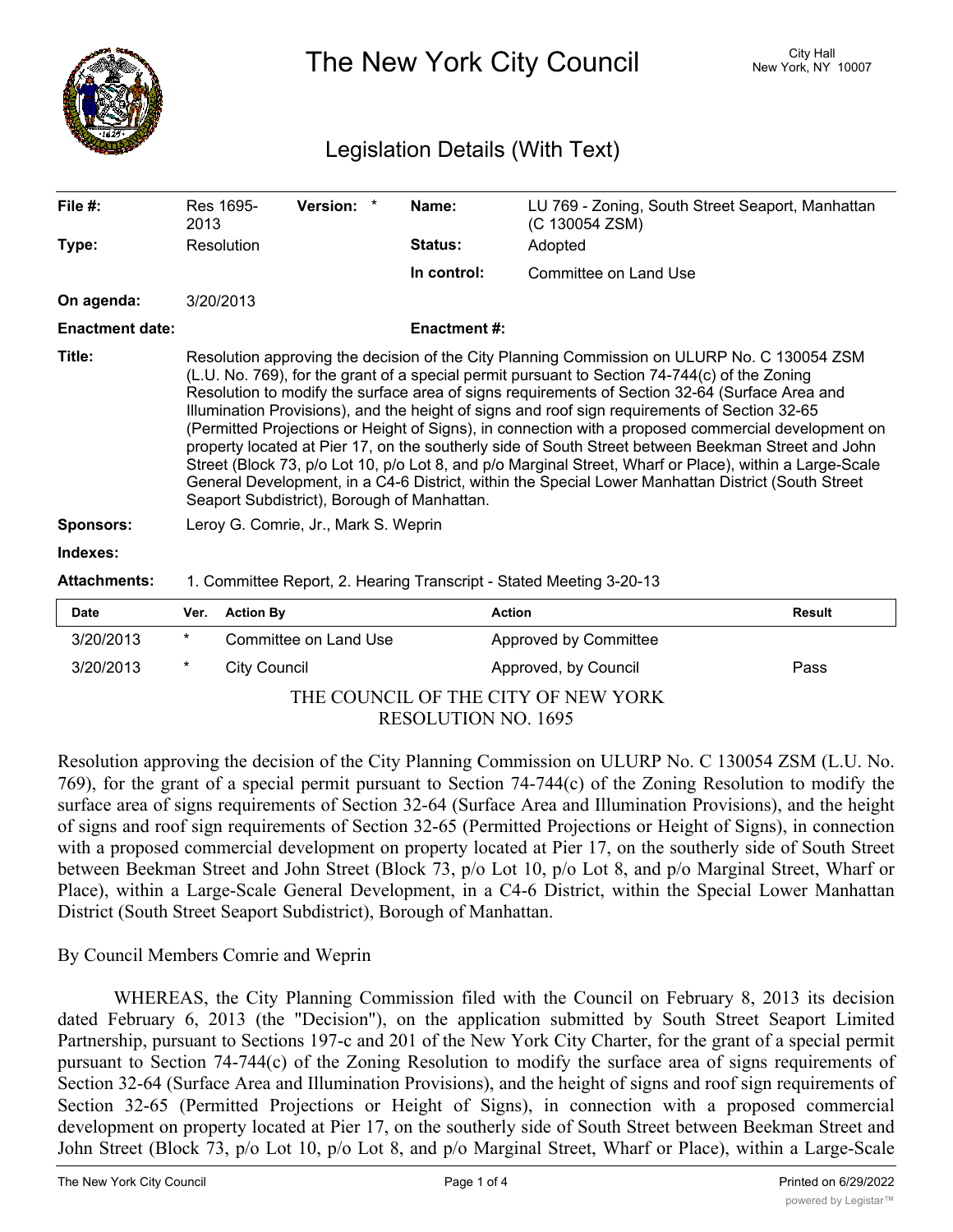#### **File #:** Res 1695-2013, **Version:** \*

General Development, in a C4-6 District, within the Special Lower Manhattan District (South Street Seaport Subdistrict), (ULURP No. C 130054 ZSM), Community District 1, Borough of Manhattan (the "Application");

WHEREAS, the Application is related to Applications C 130052 ZMM (L.U. No. 766), an amendment to the Zoning Map changing from a C2-8 District to a C4-6 District; N 130080 ZRM (L.U. No. 767), a Zoning Text Amendment relating to Section 91-60 (REGULATIONS FOR THE SOUTH STREET SEAPORT) to add a new section, 96-664, to change the allowable hours of operation for the proposed waterfront public access areas; C 130053 ZSM (L.U. No. 768), a Special permit pursuant to Section 74-743(a)(2) to modify the yard requirements of Section 62-322 (Rear yards and waterfront yards) within a Large-Scale General Development; C 130055 ZSM (L.U. No. 770), a Special Permit pursuant to Section 62-834 to modify the use regulations of Section 62-241 (Uses on existing piers and platforms) and the height and setback and building length requirements of Section 62-342 (Developments on piers); N 130056 ZAM (L.U. No. 771), Authorization by the City Planning Commission, pursuant to Section 62-822 (a), to modify the minimum dimension requirements of 62-50 (GENEARL REQUIREMENTS FOR VISUAL CORRIDORS AND WATERFRONT PUBLIC ACCESS AREAS); C 130059 PPM (L.U. No. 772), a Disposition of one City-owned property (Block 73, p/o Lot 10, p/o Lot 8, and  $p$ /o Marginal Street, Wharf of Place);

WHEREAS, the Decision is subject to review and action by the Council pursuant to Section 197-d(b)(3) of the City Charter;

WHEREAS, the City Planning Commission has made the findings required pursuant to Section 74-744 of the Zoning Resolution of the City of New York;

WHEREAS, upon due notice, the Council held a public hearing on the Decision and Application on March 14, 2013;

WHEREAS, the Council has considered the land use implications and other policy issues relating to the Decision and Application; and

WHEREAS, the Council has considered the relevant environmental issues, the negative declaration (CEQR No. 12DME007M) issued on August 28, 2012 (the "Negative Declaration") and the CEQR Technical Memorandum dated March 19, 2013 (the "Technical Memorandum");

### RESOLVED:

The Council finds that the action described herein will have no significant impact on the environment as set forth in the Negative Declaration and the Technical Memorandum.

Pursuant to Sections 197-d and 200 of the City Charter and on the basis of the Decision and Application, and based on the environmental determination and consideration described in this report, C 130054 ZSM and the Technical Memorandum, incorporated by reference herein, the Council approves the Decision, subject to the following conditions:

1. The property that is the subject of this application (C 130054 ZSM) shall be developed in size and arrangement substantially in accordance with the dimensions, specifications and zoning computations indicated on the following plans, prepared by SHoP Architects, filed with this application and incorporated in this resolution, and in accordance with the provisions and procedures set forth in the Restrictive Declaration: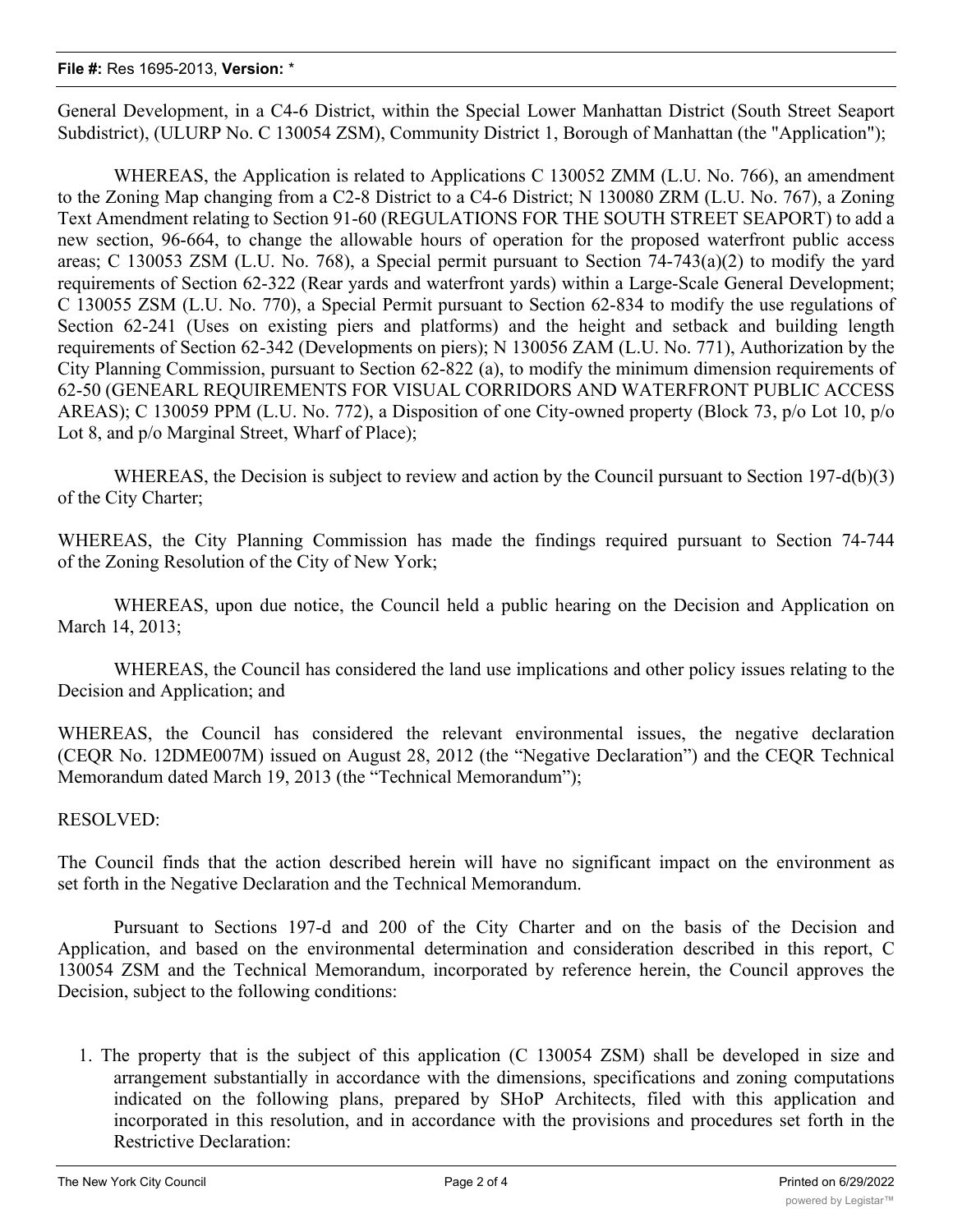**File #:** Res 1695-2013, **Version:** \*

| Drawing Nos. | Title               | Last Revised Date |
|--------------|---------------------|-------------------|
| $Z-101$      | Zoning Calculations | 02/05/2013        |
| $Z-110$      | Signage             | 02/05/2013        |
| $Z-110A$     | Signage Controls    | 02/05/2013        |

- 2. Such development shall conform to all applicable provisions of the Zoning Resolution, except for the modifications specifically granted in this resolution and shown on the plans listed above which have been filed with this application. All zoning computations are subject to verification and approval by the New York City Department of Buildings.
- 3. Such development shall conform to all applicable laws and regulations relating to its construction, operation and maintenance.
- 4. Development pursuant to this resolution shall be allowed only after the Restrictive Declaration attached as Exhibit A to the City Planning Commission Report No. C 130055 ZSM, as modified with any necessary administrative and technical changes acceptable to counsel to the Department, is executed by South Street Seaport Limited Partnership or its successor, and such declaration shall have been recorded and filed in the Office of the Register of the City of New York, County of New York.
- 5. All leases, subleases, or other agreements for use or occupancy of space at the subject property shall give actual notice of this special permit to the lessee, sub-lessee or occupant.
- 6. Upon the failure of any party having any right, title or interest in the property that is the subject of this application, or the failure of any heir, successor, assign, or legal representative of such party, to observe any of the covenants, restrictions, agreements, terms or conditions of this resolution whose provisions shall constitute conditions of the special permit hereby granted, the City Planning Commission may, without the consent of any other party, revoke any portion of or all of said special permit. Such power of revocation shall be in addition to and not limited to any other powers of the City Planning Commission, or of any other agency of government, or any private person or entity. Any such failure as stated above, or any alteration in the development that is the subject of this application that departs from any of the conditions listed above, is grounds for the City Planning Commission or the City Council, as applicable, to disapprove any application for modification, cancellation or amendment of the special permit hereby granted.
- 7. Neither the City of New York nor its employees or agents shall have any liability for money damages by reason of the city's or such employee's or agent's failure to act in accordance with the provisions of this special permit.

Adopted.

Office of the City Clerk, } The City of New York, } ss.: